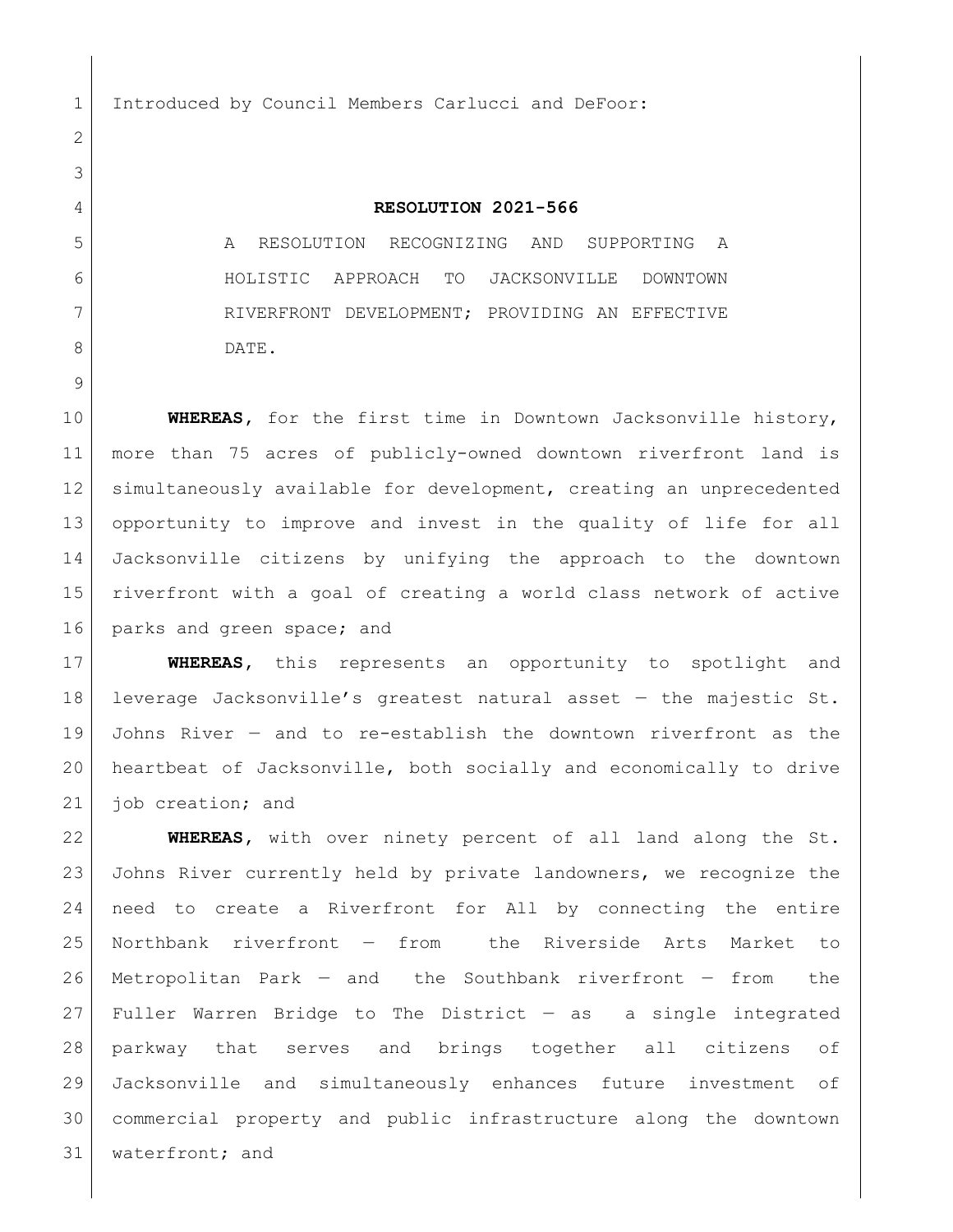**WHEREAS,** an inclusive and collaborative public involvement 2 process best supports efforts to develop a shared vision that ensures equitable outcomes, provides much-needed access to Jacksonville's majestic American Heritage river, prioritizes the interests from all sectors and people, and adds to Downtown Jacksonville's overall vibrancy, economic vitality, and natural 7 resiliency; and

 **WHEREAS**, to integrate both resiliency and sustainability into all design concepts pertaining to Downtown Jacksonville's riverfront, we shall take into careful consideration storm water management and other future planning related to sustainability and 12 resiliency, and will support implementation of green solutions that 13 help mitigate storm surge, promote the filtering of runoff, and 14 enhance natural protections against flooding; now therefore

**BE IT RESOLVED** by the Council of the City of Jacksonville:

**Section 1.** This resolution expresses the will of the City Council to recognize and endorse a holistic approach to planning Jacksonville's downtown riverfront development, and as such, to support the efforts by key stakeholders — including the Jessie Ball DuPont Fund, Riverfront Parks Now, Scenic JAX, and others — who likewise work toward fostering citizen-led initiatives and consensus building efforts related to Jacksonville's downtown 23 riverfront development.

 **Section 2. Effective Date.** This Resolution shall become effective upon signature by the Mayor or upon becoming effective 26 without the Mayor's signature.